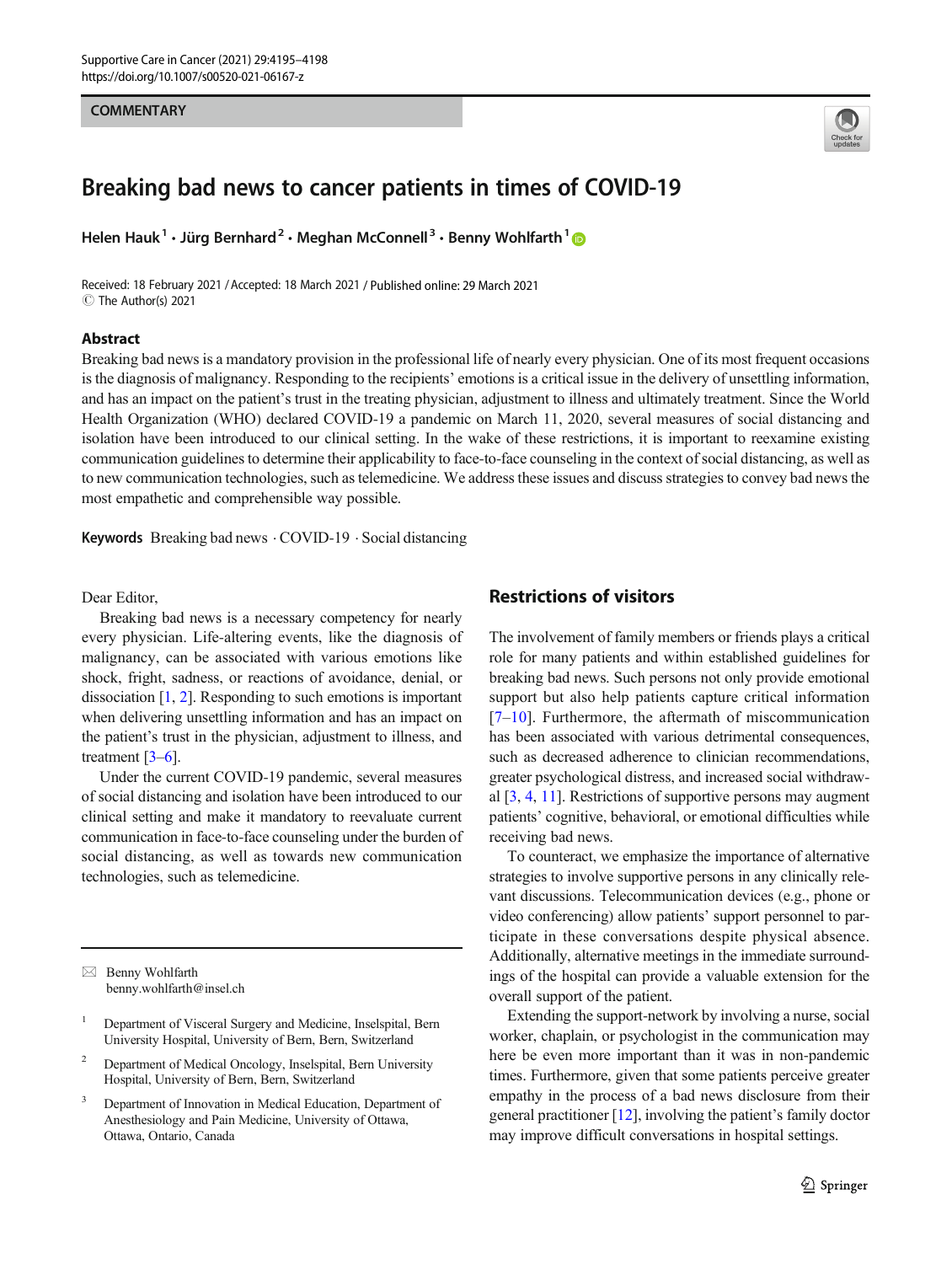<span id="page-1-0"></span>Generally, it is important to evaluate the patient's understanding of what is being discussed. Audio or video recordings, which have been shown to improve patients' ability to recall information during physician-patient con-sultations [\[13\]](#page-2-0), represent important supportive tools for the patient. Lastly, it is essential to assess the patient's understanding of the current restrictions in advance and adapt the setting accordingly.

## Restrictions of physical contact

Most patients prefer that bad news be given in person and without physical barriers  $[14–16]$  $[14–16]$  $[14–16]$ . Positioned close to the patient, the bearer of bad news can more easily respond to emotional cues, for example, by touching the patient's arm or hand if appropriate [[17\]](#page-2-0). Indeed, research has shown that physical contact during such situations can have a positive effect on the patient  $[15, 18]$  $[15, 18]$  $[15, 18]$ . Restrictions of physical contact and distance make it more difficult for healthcare providers to respond to patients' emotions in an empathetic, compassionate way.

However, when explicitly pointed out by the physician as a precautionary measure due to the pandemic, such actions are less likely to be perceived as unfriendly and patients may recognize such words as a sign of solidarity. Such restrictions also hold the opportunity for doctors and patients to relate to one another under the pandemic. This can have a beneficial impact on the relationship and patient outcomes, as confiding communication has been associated with better patient care and adjustment to illness and treatment  $[3-6]$  $[3-6]$  $[3-6]$  $[3-6]$  $[3-6]$ . Therefore, we propose that physicians start conversations by making a short encouraging statement regarding current restrictions in the local clinical setting. Additionally, by asking how he or she is dealing with the pandemic situation, the physician may learn about the patient's personal circumstances before opening the main dialogue. This may give an indication of the patient's preferred level of comprehensiveness of information and ability to cope with the upcoming news, two factors that may vary substantially [\[5](#page-2-0), [19,](#page-2-0) [20](#page-2-0)]. Besides all these interpersonal aspects, a friendly, non-technical ambience (e.g., pictures, plants) may help to distract from the restriction measures.

### Restrictions of countenance

Facial masks, worn by both patients and healthcare providers [[21](#page-2-0)], preclude a significant portion of facial expressions. Researchers have argued that 93% of communication consists of nonverbal cues such as facial expressions, gestures, and body movement [22]. Nonverbal communication is particularly important in conveying emotions and has a decisive impact on how individuals perceive and interpret the message [[23](#page-2-0)]. Facial expressions, as well as gestures like posture, nodding of the head, and movement of the extremities, provide patients with information on physicians' interest and empathy [[24](#page-3-0)]. Restrictions of countenance can therefore make it more difficult for the physician to convey warmth, reassurance, and compassion. Given the importance of compassion in patient-centered communication [[25,](#page-3-0) [26\]](#page-3-0), restrictions may affect not only the doctor-patient relationship but also the adherence and therapeutic outcome. According to our observation, current restrictions of facial expression led to a shift of increased gesticulation, especially hand movements, by the bearer of bad news. Furthermore, complementing a more structured communication-style with open-ended questions may be reinforced by an inviting gesture to the patient. A conscious use of such gestures can reflect empathetic intention, support the lead of the conversation (i.e., hand the word over to the patient and take it back), and help the patient interpret the content of the verbal message. In turn, patients may feel encouraged to use gestures themselves.

Mutually, covered facial expressions of the patient make it difficult for the physician to respond adequately to the patient's emotions and make patient-centered communication more challenging. Therefore, it is important to verbally address patients' emotions, for example, to promote disclosure of their concerns or goals for care [\[27](#page-3-0)].

Table 1 Guidance to optimize breaking bad news to patients under isolation measures

- 1. Minimize disruptive factors in the clinical setting that could hamper the delivery of bad news (e.g., turn off cellphones, sign-out beepers).
- 2. Use shared affection regarding the isolation measures to strengthen mutual trust and to learn about the patient's personal circumstances.
- 3. Deliberately focus on verbal skills to reinforce interest in the patient's needs (e.g., via verbal connection statements).
- 4. Emphasize exploratory questions to elaborate on the patient's emotions and to verify his or her understanding of the conveyed information. Optionally: meet the patient through video conferencing to ensure non-verbal communication via facial expressions.
- 5. Use alternative non-verbal signals, such as hand movements, to reflect your empathic intent, support the lead of the conversation and help the patient in understanding the actual content of the verbal message.
- 6. Take advantage of a nurse, social worker, religious personnel, psychologist, or audio recording for the patient in the absence of close relatives or friends.
- 7. Foster remote integration of patient's relatives, friends or other key people (e.g., his/her general practitioner) by phone and video conferencing or alternative meetings in the immediate surroundings of the hospital.
- 8. Create a friendly, non-technical ambience (e.g., pictures, plants) which may help to distract from the restriction measures.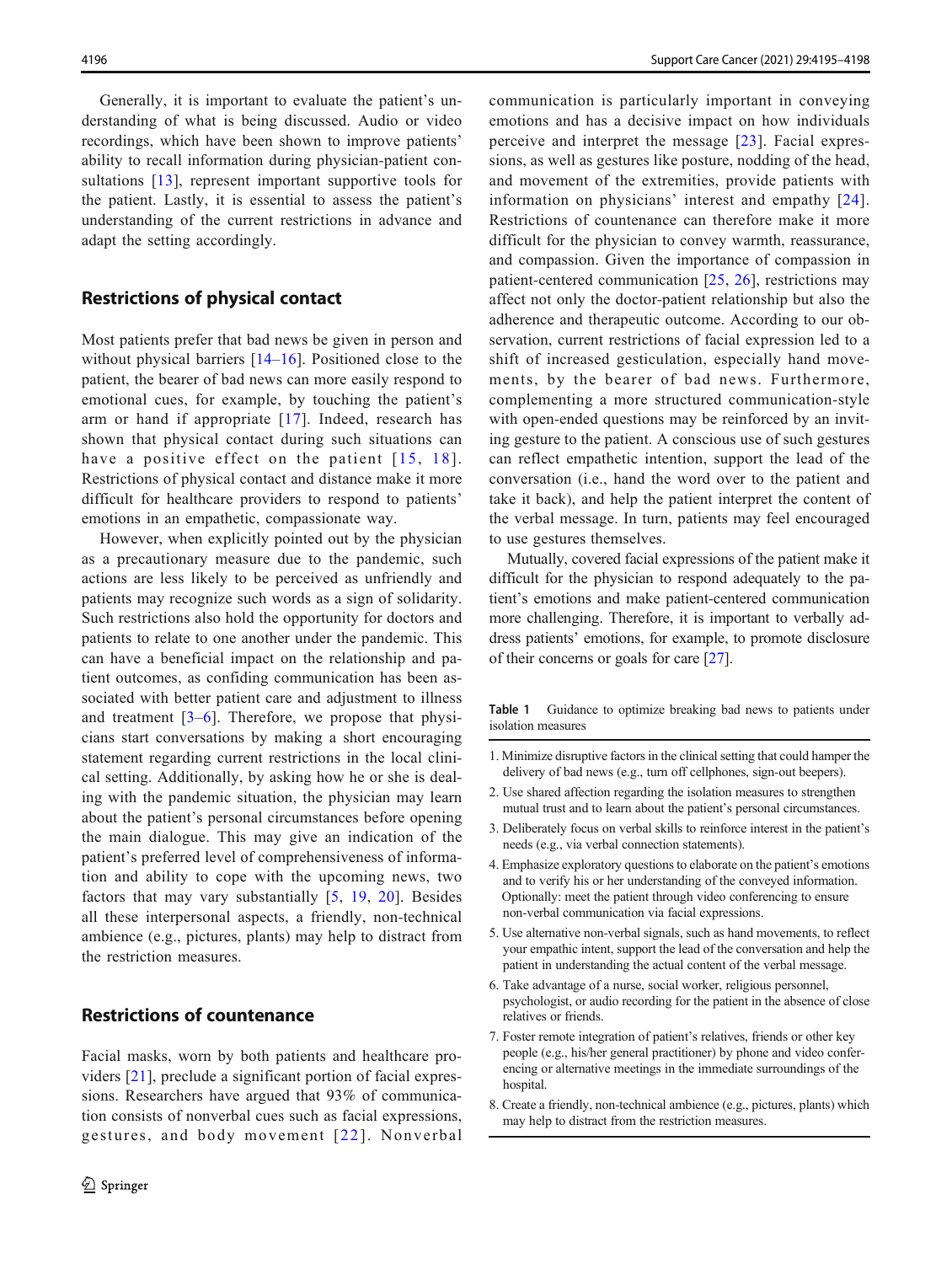#### <span id="page-2-0"></span>Conclusion

Under the COVID-19 pandemic, the burden of breaking bad news to cancer patients has become even more challenging than it was in non-pandemic times. Physicians should emphasize thorough preparation of the consultation setting, minimize disruptive factors, and consider the aforementioned caveats and strategies as mentioned above and in the corresponding table (Table [1\)](#page-1-0).

While originating from a hospital setting and in the light of the current pandemic, our article holds implications adaptable to many in- or outpatient clinical scenarios containing isolation measures.

#### Code availability N/A

Authors' contributions HH and BW: idea, concept, and writing of the manuscript

JB and MM: discussion and expert revision

Funding Open access funding provided by Universität Bern.

Data availability N/A

#### **Declarations**

Ethics approval N/A

Consent to participate N/A

Consent for publication N/A

Conflict of interest N/A

Open Access This article is licensed under a Creative Commons Attribution 4.0 International License, which permits use, sharing, adaptation, distribution and reproduction in any medium or format, as long as you give appropriate credit to the original author(s) and the source, provide a link to the Creative Commons licence, and indicate if changes were made. The images or other third party material in this article are included in the article's Creative Commons licence, unless indicated otherwise in a credit line to the material. If material is not included in the article's Creative Commons licence and your intended use is not permitted by statutory regulation or exceeds the permitted use, you will need to obtain permission directly from the copyright holder. To view a copy of this licence, visit <http://creativecommons.org/licenses/by/4.0/>.

# **References**

- 1. Schofield PE, Butow PN, Thompson JF, Tattersall MHN, Beeney LJ, Dunn SM (2003) Psychological responses of patients receiving a diagnosis of cancer. Ann Oncol 14(1):48–56
- 2. Vos MS, de Haes JCJM (2007) Denial in cancer patients, an explorative review. Psychooncology 16(1):12–25
- 3. Haskard Zolnierek KB, DiMatteo MR (2009) Physician communication and patient adherence to treatment: a meta-analysis. Med Care 47(8):826–834
- 4. Johnson J, Panagioti M (2018) Interventions to improve the breaking of bad or difficult news by physicians, medical students, and interns/residents: a systematic review and meta-analysis. Acad Med 93(9):1400–1412
- 5. Marschollek P, Bąkowska K, Bąkowski W, Marschollek K, Tarkowski R (2019) Oncologists and breaking bad news—from the informed patients' point of view. The evaluation of the SPIKES protocol implementation. J Cancer Educ 34(2):375–380
- 6. Fallowfield L, Jenkins V (2004) Communicating sad, bad, and difficult news in medicine. Lancet 363(9405):312–319
- 7. Kiluk JV, Dessureault S, Quinn G (2012) Teaching medical students how to break bad news with standardized patients. J Cancer Educ 27(2):277–280
- 8. Sep MSC, van Osch M, van Vliet LM, Smets EMA, Bensing JM (2014) The power of clinicians' affective communication: how reassurance about non-abandonment can reduce patients' physiological arousal and increase information recall in bad news consultations. An experimental study using analogue patients. Patient Educ Couns 95(1):45–52
- 9. Jansen J, van Weert JCM, de Groot J, van Dulmen S, Heeren TJ, Bensing JM (2010) Emotional and informational patient cues: the impact of nurses' responses on recall. Patient Educ Couns 79(2): 218–224
- 10. Gabrijel S, Grize L, Helfenstein E, Brutsche M, Grossman P, Tamm M, Kiss A (2008) Receiving the diagnosis of lung cancer: patient recall of information and satisfaction with physician communication. J Clin Oncol 26(2):297–302
- 11. Molina Y, Beresford SAA, Espinoza N, Thompson B (2014) Psychological distress, social withdrawal, and coping following receipt of an abnormal mammogram among different ethnicities: a mediation model. Oncol Nurs Forum 41(5):523–532
- 12. Spiegel W, Zidek T, Maier M, Vutuc C, Isak K, Karlic H, Micksche M (2009) Breaking bad news to cancer patients: survey and analysis. Psychooncology 18(2):179–186
- 13. van der Meulen N, Jansen J, van Dulmen S, Bensing J, van Weert J (2008) Interventions to improve recall of medical information in cancer patients: a systematic review of the literature. Psychooncology 17(9):857–868
- 14. Dias L, Chabner BA, Lynch TJ, Penson RT (2003) Breaking bad news: a patient's perspective. Oncologist 8(6):587–596
- 15. Creagan ET (1994) How to break bad news—and not devastate the patient. Mayo Clin Proc 69(10):1015–1017
- Ptacek JT, Eberhardt TL (1996) Breaking bad news: a review of the literature. JAMA 276(6):496–502
- 17. VandeKieft G (2001) Breaking bad news. Am Fam Physician 64(12):1975–1978
- 18. Sparks L, Villagran MM, Parker-Raley J, Cunningham CB (2007) A patient-centered approach to breaking bad news: communication guidelines for health care providers. J Appl Commun Res 35(2): 177–196
- 19. Kudelka P, Baile WF, Buckman R et al (2000) SPIKES—a six-step protocol for delivering bad news: application to the patient with cancer. Oncologist 5(4):302–311
- 20. Bousquet G, Orri M, Winterman S, Brugière C, Verneuil L, Revah-Levy A (2015) Breaking bad news in oncology: a metasynthesis. J Clin Oncol 33(22):2437–2443
- 21. Bern IGA 3010. Coronavirus Maskenpflicht Patienten [Internet]. [cited 2020 Jun 8];Available from: [https://www.insel.ch/de/](https://www.insel.ch/de/patienten-und-besucher/coronavirus/) [patienten-und-besucher/coronavirus/](https://www.insel.ch/de/patienten-und-besucher/coronavirus/)
- 22. Borg J (2009) Body Language: 7 easy lessons to master the silent language. FT Press, Upper Saddle River
- 23. Besson C, Graf D, Hartung I, Kropfhäusser B, Voisard S. The importance of non-verbal communication in professional